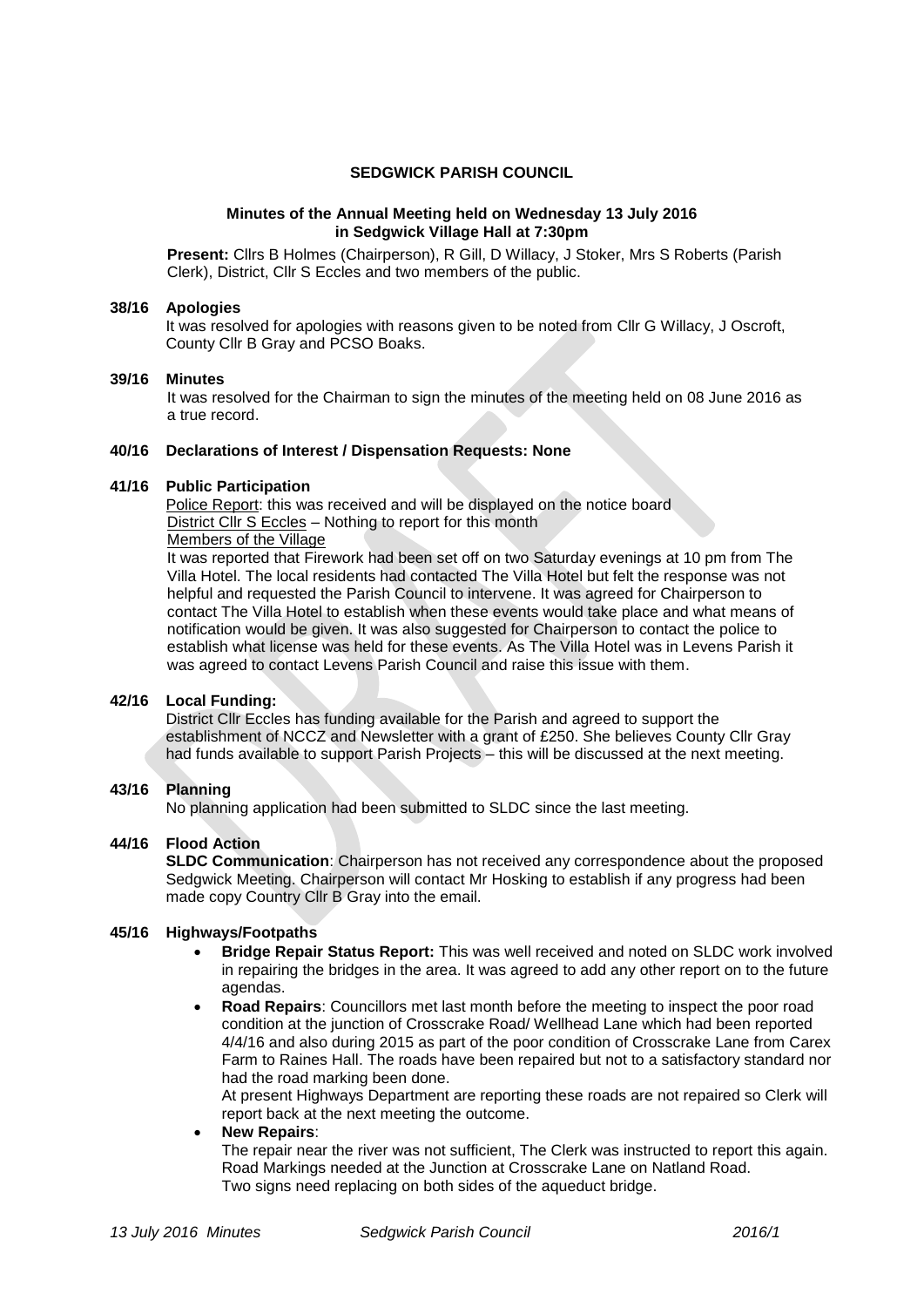# **46/16 Cyclist Issues:**

Cllr G Stoker reported he had addressed the Cycling complaint, he had liaised with all parties, who have notified the cyclist and all were satisfied with his action.

Cllr G Stoker felt this would be an ongoing issue for the Village, which he would Champion on behalf of Sedgwick Parish Council

### **47/16 Playground /Millennium Field**

- The monthly playground inspection report had been completed by Cllr G Willacy Saturday 9<sup>th</sup> July and there was nothing to report.
- RoSPA Play Safety Inspection is schedule for August at a cost of £66.50 + vat. It was agreed for the Clerk to notify the inspector of the requirement to check the Adult Gym Equipment which would be an additional cost of £3.50 per item+ vat (5 items in total)
- Cllr Stoker presented quotes for two small football nets and a basketball net, it was agreed by all to purchase these items and Cllr D Willacy & Cllr G Stoker would install them in a location in the millennium field with consideration of noise levels for local resident's homes. Chairperson will acquire three quotes for each item pior to the purchase.
- It was agreed by all Councillors present, if the bin in the Millennium field had any rubbish in it, it will be emptied into the nearby grey bin by them.

## **48/16 Canal**

**1)** The felling licence has been received from Mr Hearn, who agreed that Mr Parks quote was correct in order to meet recommendation of the Woodland Report he had compiled for Sedgwick Parish Council

**2**) Funding has been approved from the Environmental Partnership Funding total amount being £2674.04

**3)** Cllr G Willacy has sent to the meeting, the invoice for the path to the canal. Chairperson requested it be minuted that Cllr D Willacy had completed edge of the path which was unfinished and now was satisfactory.

**4)** The grass had been recently cut and there were no clippings left as previously reported on the road on Back Lane.

**5)** Cllr D Willacy report Mr Parks would commence work on the canal bed in August, this would be done in stages with three payment schedules of £900. Cllr D Willacy will report and update Councillors on work in progress. Also Chairperson will highlight the progress in the Newsletter, Posters and Village Website.

## **49/16 Sedgwick Village Hall**

- The celling lights are much brighter as they have been changed to LED lightbulbs.
	- The toilets have had replacement fans fitted.
	- The Committee is purchasing a portable screen
	- The Brownies have 25 members and there is a waiting list which is good news
	- The AGM will be Monday September 19<sup>th</sup>, Cllr D Willacy will be retiring this year and a replacement Chairperson or Secretary is required.
	- Parish Clerk to liaise with Cllr D Willacy to have Broadband installed in the Village Hall

### **50/16 Transparency Funding**

It was agreed to apply for this funding for next year, The Clerk would need to collate previous Transparency funding receipts and apply of new funding, which she will liaise with Chairperson and report back at the next meeting.

### **51/16 Sedgwick No Calling Zone:**

The letters are ready to be inserted into the newsletter, further signs are required to cover all areas of the parish and Chairperson will confirm with SLDC on where they are to be erected. On Chairpersons site inspection, it was noted that signs had been cleans and bushes cut back to make the signage visible to road users. This work had been done by Cllr G Stoker whom the Council thanked.

### **52/16 Sedgwick Summer Newsletter**

Information to incorporate: - No Cold Calling Project, Parish Wi-Fi, Village Hall Broadband, Vacancy for Village Hall Chairman or Secretary, Village Hall AGM date, Canal Project work schedule, securing funding from SLDC for Canal Project, completion of the paths to the Canal, Cllr G Stoker Cyclist Champion for the Parish, Younger People Equipment in the Millennium